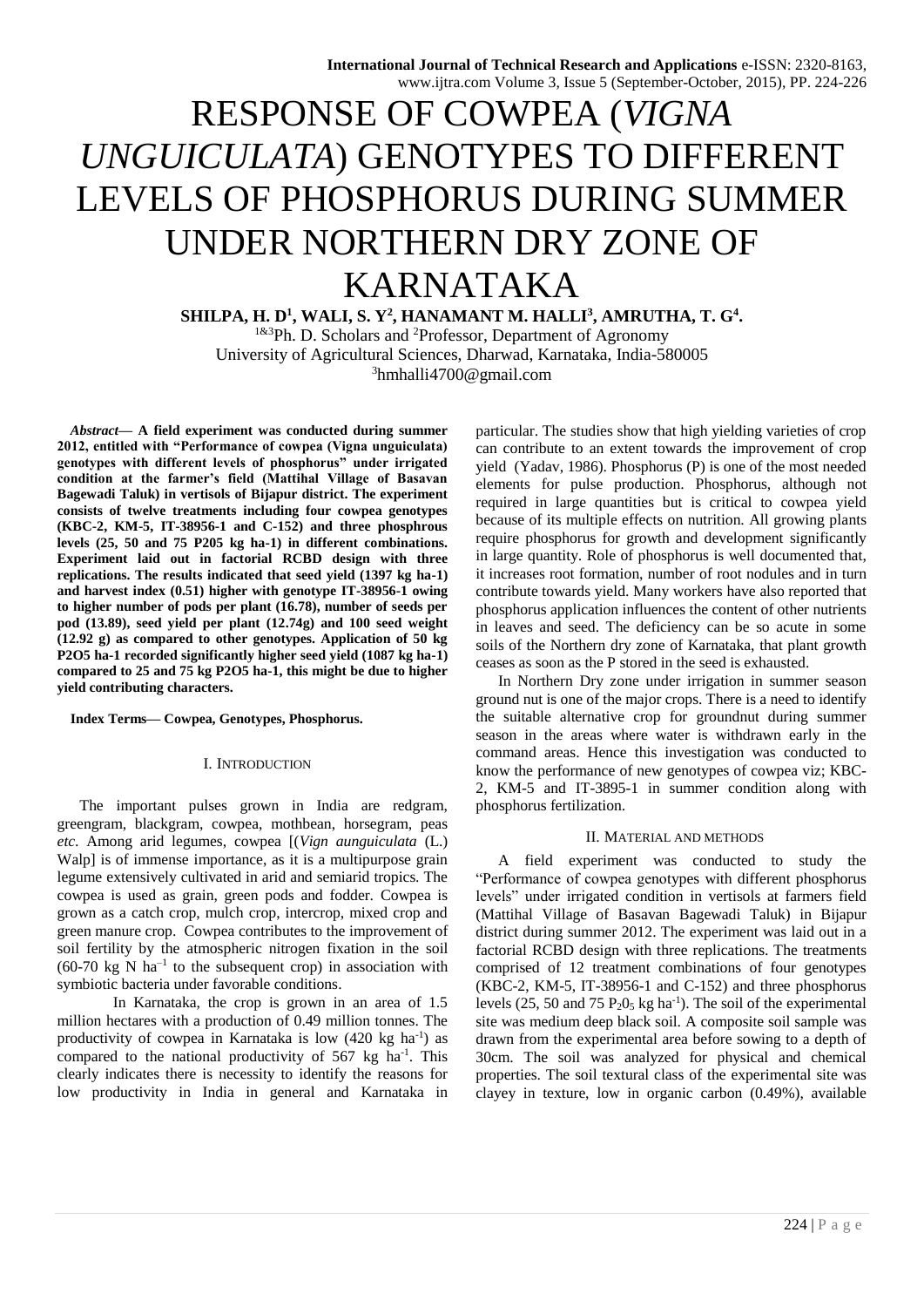nitrogen (111 kg ha<sup>-1</sup>), medium in available phosphorus (14.50) kg ha<sup>-1</sup>) and medium in available potassium (255 kg ha<sup>-1</sup>). At the time of sowing, entire dose of fertilizers with 25:25:25, 25:50:25 and 25:75:25 kg of nitrogen, phosphorus and potash in the form of urea, single super phosphate, and muriate of potash were applied as a basal dose as per the treatment. Five competitive plants selected were tagged at random from each plot for recording observations number of growth parameters yield parameters at 30 DAS, 60 DAS and at harvest.

### III. RESULTS AND DISCUSSION

Genotypes play an important role in determining the yield of a crop. The potential yield of genotypes within the genetic limit is set by the prevailing environment. Genotypes differ in their yield potential depending on many physiological processes, which are controlled by both genetic makeup of the plant and the environment. During summer availabity of photoperiod is more that is reflected yield of genotypes. Among four genotypes, IT-38956-1 recorded significantly higher seed yield  $(1397 \text{ kg ha}^{-1})$  as compared to C-152 (1246) kg ha<sup>-1</sup>), KBC-2 (835 kg ha<sup>-1</sup>) and KM-5 (786 kg ha<sup>-1</sup>). Earlier studies made by several workers also revealed the varietal differences in the seed yield of cowpea (Jadhav *et al.*, 1995; Nirmal *et al.*, 2001 and Purushotham *et al.*, 2001).

Seed yield is governed by number of factors which have direct or indirect impacts. Genotypes IT-38956-1 (12.74 g plant-1) produced significantly higher seed yield per plant compred to C-152 (12.63 g plant<sup>-1</sup>) KBC-2 (8.26 g plant<sup>-1</sup>) and KM-5  $(8.81 \text{ g plant}^{-1})$ . Yield per plant is determined by other yield contributing components namely number of pods per plant, number of seeds per pod, 100-seed weight. Number of pods per plant was significantly higher in IT-38956-1(16.78) than C-152 (16.44). This improvement was mainly due to significantly higher photosynthetic efficiency, which might have led to formation of more number of pods per plant and number of seeds per pod (Table1). Similar results were also reported by Birari *et al.* (1993) and Jadhav *et al.* (1995). The genotypes IT-38956-1 (12.92g) and C-152 (12.87g) recorded significantly higher hundred seed weight than KBC-2 (10.82 g) and KM-5 (11.63g). Thus, owing to integration of all the favorable yield components such as more number of pods per plant. The uptake of nitrogen, phosphorus and potassium at harvest was maximum with IT-38956-1(131.36 14.26 and 52.67 kg ha<sup>-1</sup>) than C-152 (134.32, 13.96 and 54.67 kg ha<sup>-1</sup>). Seed yield differed significantly due to different levels of phosphorus application. Maximum yield of 1087 kg ha-1 was obtained with 50 kg  $P_2O_5$  ha<sup>-1</sup> as compared to application of 75 kg P<sub>2</sub>O<sub>5</sub> ha<sup>-1</sup> (1078 kg ha<sup>-1</sup>) and 25 kg P<sub>2</sub>O<sub>5</sub> ha<sup>-1</sup>(1033 kg ha<sup>-1</sup>). These results are in conformity with the findings of Rajput (1994), Okeleye and Okelana (1997). This might be due to higher magnitude of yield components like more number of pods per plant (13.17), number of seeds per pod (13.25), pod length (15.02 cm) seed weight per plant (10.82 g) and 100-seed weight (12.22 g). This indicates the positive correlation between seed yield and number of pods per plant, P is essential for photosynthesis, pod development and grain filling in leguminous crops. P is responsible for nodulation in cowpea. Thus higher nodulation resulted in higher nitrogen fixation and eventually the number of pods per plant. Author Osimane

(1978) opined that phosphorus plays an important role in translocation of assimilates to the pods being a constituent of protoplasm, which may be responsible for increased length of pods, pod weight, number of seeds per pod and in turn seed yield. The higher number of seeds per pod could be due to increased pod length with phosphorus level (15.02cm) and it might have accommodated more number of seeds per pod (13.25). Higher numbers of seeds per pod and 100-seed weight have contributed to higher seed yield at application of 50 kg  $P_2O_5$  ha<sup>-1</sup>. The nutrients uptake was not significant. However higher uptake of nutrients  $(N, P_2O_5$  and K) was noticed with the application of 50 kg P<sub>2</sub>O<sub>5</sub> ha<sup>-1</sup> (123.34, 13.53 and 51.92 kg ha-<sup>1</sup>) followed by application of 75 kg  $P_2O_5$  ha<sup>-1</sup> and 25 kg  $P_2O_5$ ha<sup>-1</sup>. Higher grain yield  $(1423 \text{ kg} \text{ ha}^{-1})$  of IT-38956-1 was obtained with application of 50 kg  $P_2O_5$  ha<sup>-1</sup> as compared to all the other treatment combinations, this was due to the higher nutrient availability with the use of 50 kg  $P_2O_5$  ha<sup>-1</sup>.

The maximum gross returns (42690  $\Box$  ha<sup>-1</sup>), net returns ( $\Box$  $28493Rs$  ha<sup>-1</sup>) and B:C ratio  $(3.01)$  was realized with genotype IT-38956-1 compared to other genotypes. The application of 50 kg  $P_2O_5$  ha<sup>-1</sup> gave the higher gross returns, net returns and B:C ratio but differences were non significant.

#### **REFERENCES**

Birari, D. S., Birari, S.P. and Jamadagni, B. M., 1993, Stability analysis of promising genotypes of cowpea (*Vignaunguiculata*). *Indian J. of Agric. Sci.,* **63** (2): 103-106.

Jadhav, A. G., Shinde, S. H. and Pol, P. S., 1995, Growth and yield of cowpea varieties as influenced by seedling dates. *J. of Maharashtra Agric. Univ*., **20**: 295-296.

Nirmal Rajkumar., Kalloo, G. and Kumar, R., 2001, Diet versatility in cowpea *Vignaunguiculata*) genotypes. *Indian J. of Agric. Sci*., **71**: 598-601.

Okeleye, K. A. and Okelana, M. A. O., 1997, Effect of phosphorus fertilization on nodulation, growth and yield of Cowpea (*Vigna aunguiculata*) varieties. *Indian J. of Agric. Sci*., **67**(1): 10-12.

Osimane, O. A., 1978, The fertilizer (NPK) requirement of cowpea (*Vigna aunguiculata* (L.) Walp). *Tropical Grain Legume Bulletin*, **12**: 13-15.

Purushotham, S., Narayanswamy, G. V., Siddaraju, R. and Girejesh, G.K., 2001, Production potential of fodder cowpea genotypes under rainfed conditions. *Karnataka, J. Agric. Sci.,*  **14** (2): 446-448.

Rajput, A.L., 1994, Response of cowpea (*Vigna aunguiculata*) to *rhizobium* inoculation, date of sowing and phosphorus. *Indian J. Agron*., **39** (4): 584-587.

Yadav, V. P. S., 1986, Future challenges of Agriculture in India. *Indian Agric*.*,* **30**: 1-20.